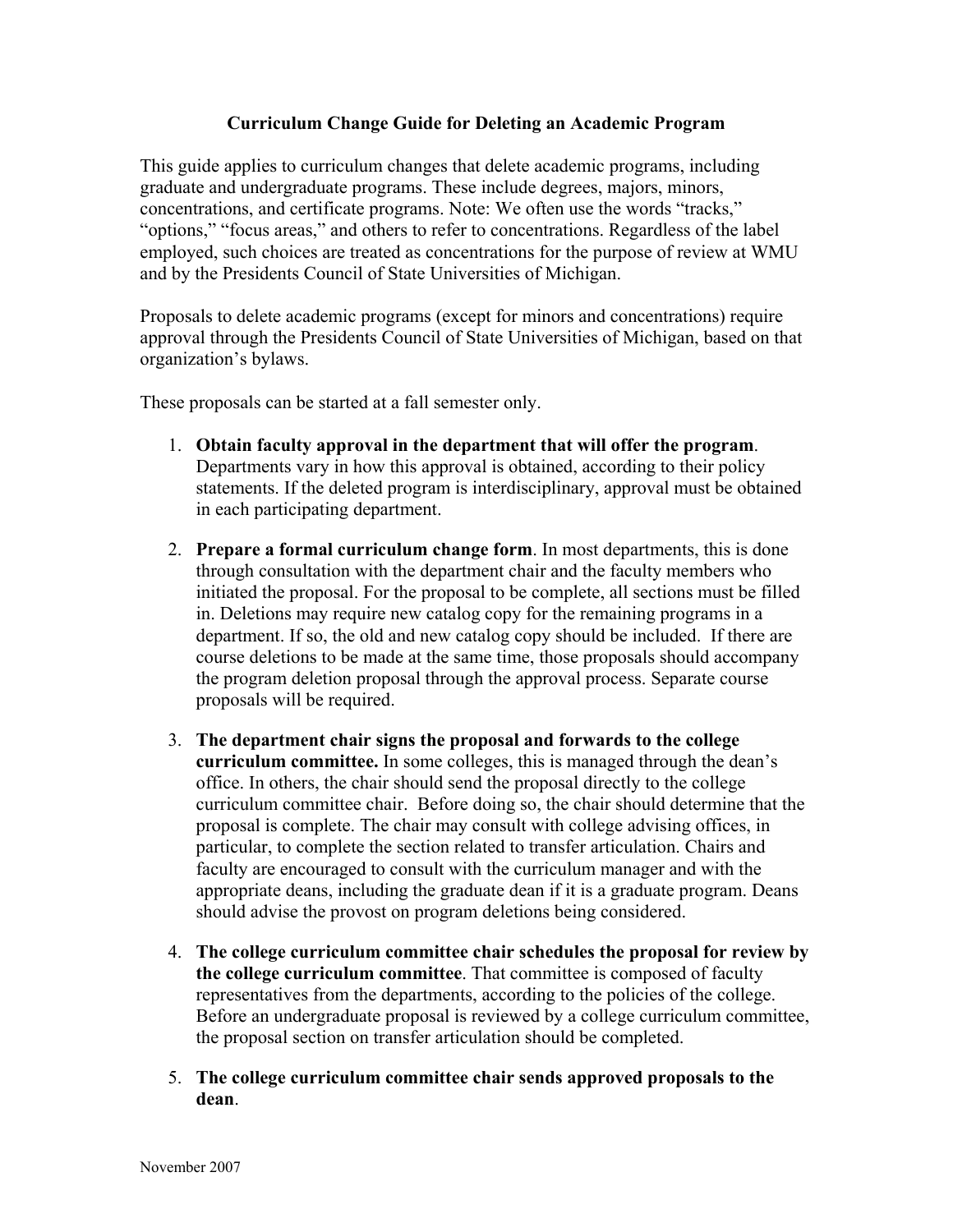- 6. **The dean should notify the Dean of University Libraries so that changes in library acquisitions can be considered, if appropriate.**
- 7. **The dean should obtain the approval of the graduate dean for graduate proposals, including the graduate dean's signature on the proposal form.**
- 8. **If the dean approves the proposal, the dean will send four copies of the proposal to the curriculum manager**.
- 9. **The curriculum manager will review the proposal for completeness and will forward the proposal to the Graduate Studies Council or the Undergraduate Studies council, as appropriate.**
- 10. **If the new academic program is to be part of a teacher education program:** It may be necessary for the proposal to be reviewed by the curriculum committee of the Professional Educator's Board. In that instance the curriculum manager will send the proposal to the College of Education for that review. Exception: A proposal originating in the College of Education and which will be part of a teacher education proposal, will be reviewed by the curriculum committee of the Professional Educators Board *before* it is sent to the curriculum manager.
- 11. **The curriculum manager prepares documents for approval by the provost, president, Board of Trustees, and the Academic Officers Committee of the Presidents Council of State Universities of Michigan.** The program deletion cannot be effective until all of those approvals are obtained. Proposals to delete concentrations and minors are final upon approval by the Board of Trustees. All other program deletions must be approved by the Presidents Council. Approval by the state must occur by April for a program to be deleted in the fall. A program deletion cannot be reflected in on-line and paper admissions applications until it has this approval. The curriculum manager will work with the department and the dean on any additional documentation required for state approval.

## **How to Complete the Curriculum Change Form, Page 1:**

- 1. The proposed effective semester must be a fall term. Approval should meet the time deadlines indicated in section 16 of the general principles document, which specifies that all approvals (including the state approval) must be obtained no later than April of the preceding academic year. Generally, this means that collegelevel approval must be complete no later than the end of the fall semester. Recruiting materials used by the admissions office require more advance notice, since those materials are created in March for the following academic year's recruiting cycle.
- 2. Check the box titled "Deletion."
- 3. Enter the title of the degree, curriculum, major, minor, concentration, or certificate.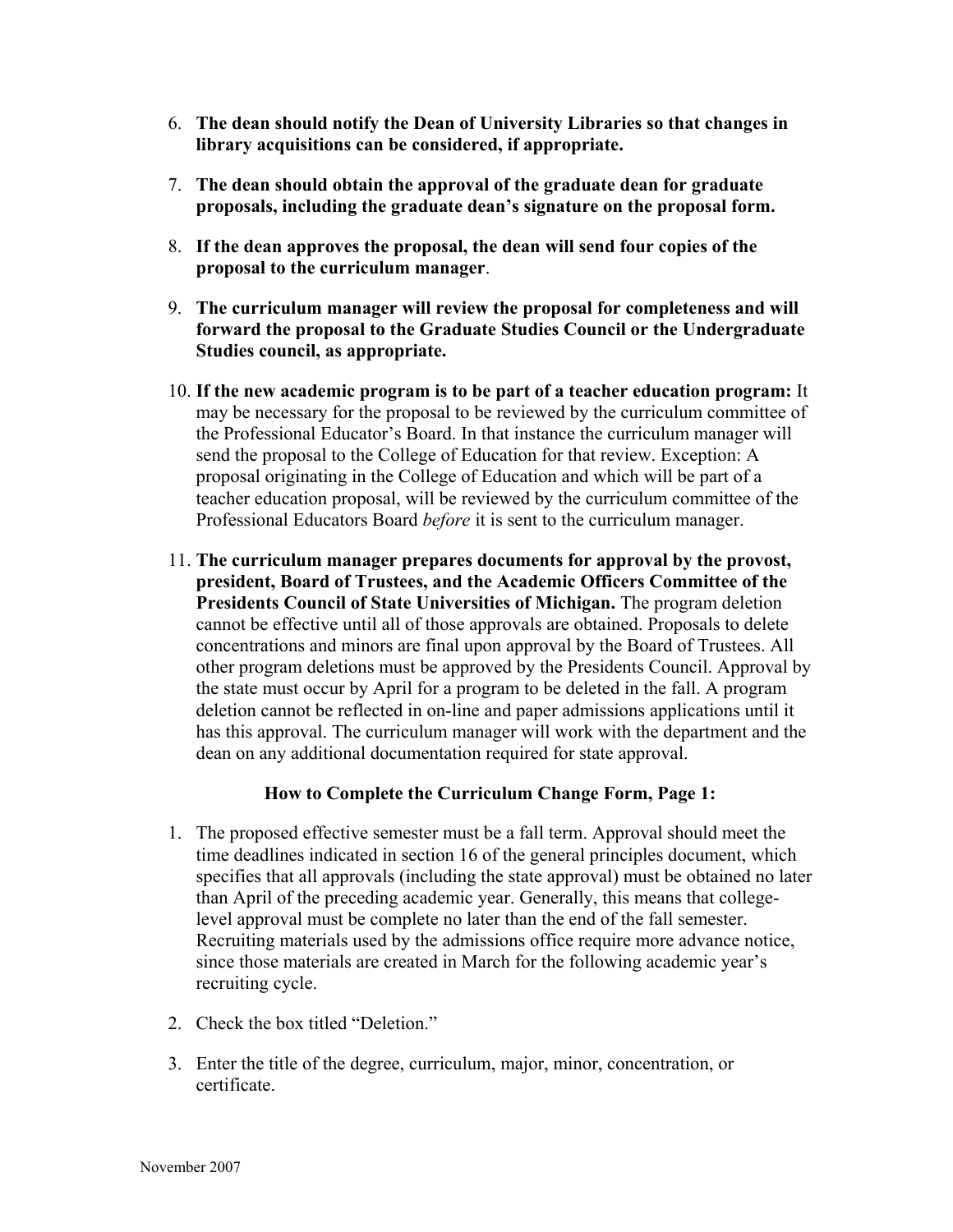- 4. Skip the sections of the report that have to do with course changes.
- 5. The chair must sign the form before sending to the college curriculum committee. The chair should check to see that all parts of the proposal are complete, including page 2.

## **How to complete the curriculum change form, page 2:**

The narrative section of the curriculum proposal must also be completed. Here are some guidelines:

- **1. Explain briefly and clearly the proposed improvement**. "This proposal eliminates the telecommunications concentration in the Master of Arts in Communication." Quite often, deletion of a program requires revising the catalog copy for the department. If so, both old and new catalog copy should be attached. Be sure to use the most recent catalog copy from the on-line catalogs at http://catalog.wmich.edu.
- **2. Rationale. Give your reason(s) for the proposed improvement.** The rationale needs to be understandable by someone outside your discipline. This may be contained in an attached proposal document. If so, indicate that here.
- **3. Effect on other colleges, departments, or programs. If consultation with others is required, attach evidence of consultation and support. If objections have been raised, document the resolution. Demonstrate that the program you propose is not a duplication of an existing one**. This section should consider the effects on others at WMU. Be sure to consider any instances in which a program in one department is frequently paired with a program in another department (Biology majors often complete a chemistry minor, for example.) Deans are required to deal with support issues within a college and letters indicating that support do not have to be forwarded to the curriculum manager. If inter-college support is required, those letters must be attached and must be signed by the dean (or the dean's designee) when the proposal is sent to the catalog manager. If the inter-college levels of support are not included, the curriculum manager will return the proposal to the dean's office.
- **4. Effect on your department's programs. Show how the proposed change fits with other departmental offerings**. As with the other sections, this should be brief, but it should be explained.
- **5. Effects on enrolled students**. Indicate how students enrolled under current catalogs will be able to complete the program. Note: Students transferring from Michigan community colleges may graduate under catalogs in place while they were enrolled at the community college. Consult the admissions office or the transfer office for more detail.
- **6. Student or external market demand**. Provide enrollment information at fall census. This may obtained at www.wmich.edu/ir.